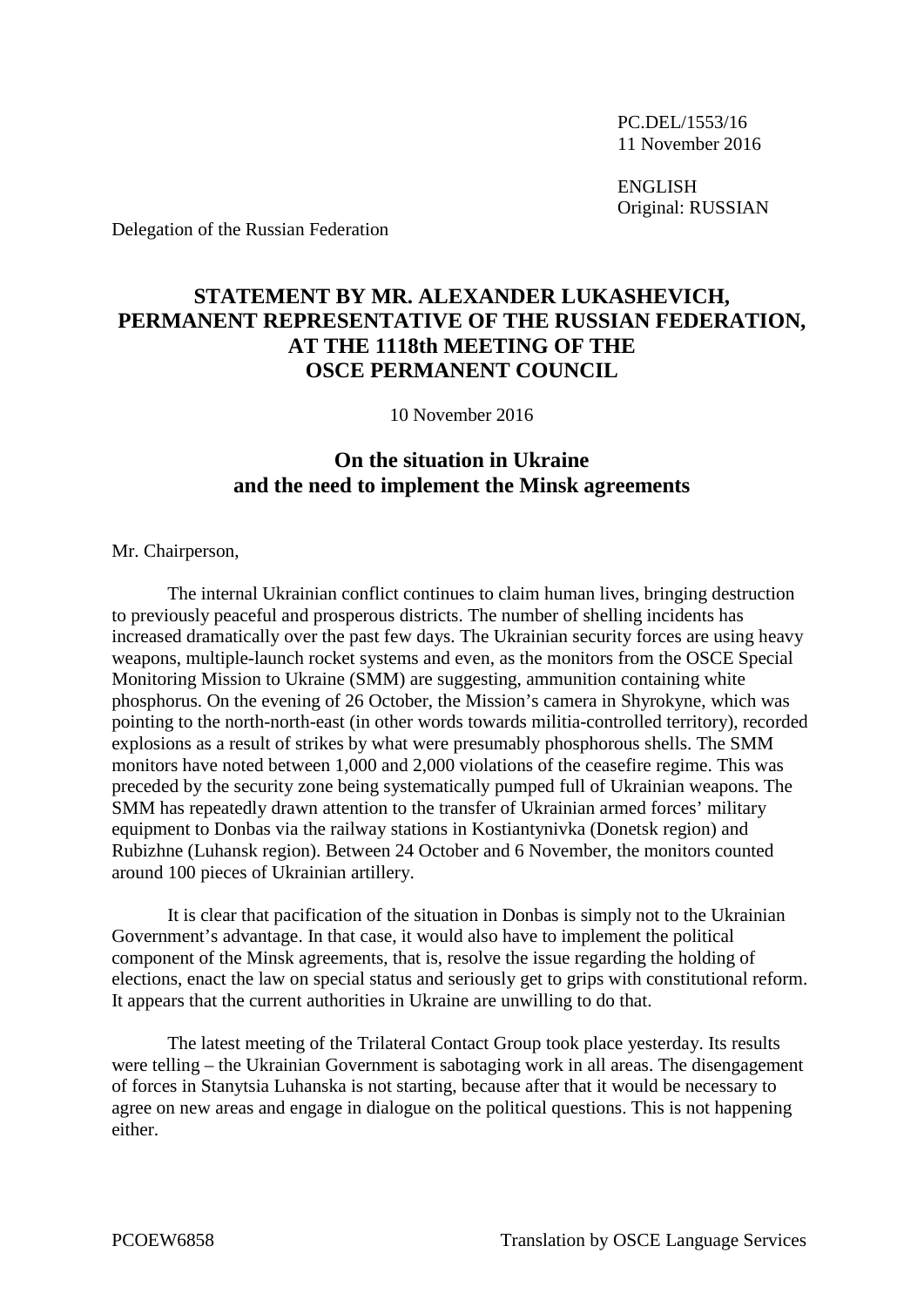The behaviour of the Ukrainian Government's representatives once again confirms their reluctance to implement the Minsk agreements in the form in which they were agreed, even though the fact that there is no alternative to them was confirmed at the Normandy quartet summit in Berlin. We hear from Kyiv that the Minsk agreements need to be "updated". They are apparently not in the interests of Ukraine. It is with this kind of logic that conditions for the holding of elections in Donbas are invented – the need to obtain control of the border, to bring in an armed international mission, and so on.

Dialogue on a political settlement is being blocked under the pretext of continuing clashes. The excuses about the defenders of Donbas shelling their own lines are unconvincing. At least take a look at the SMM reports: in the night of 4 to 5 November, the SMM camera in Shyrokyne recorded an intensive exchange of fire, which began with the shelling of militia positions in Sakhanka by Ukrainian armed forces' multiple-launch rocket systems. You don't have to read the reports but simply consider things logically. The Ukrainian Government needs to maintain the conflict in order to shift the blame to its neighbour for the fact that the promises made on the Maidan have turned out to be lies. The "Russian threat" is a good source of revenue. What is more, this does not just concern the authorities in Kyiv.

Civilians are suffering as a result of the indiscriminate fire by the Ukrainian security forces, and important infrastructure facilities are being destroyed. On 3 November, a civilian was injured in Dokuchaievsk, and houses were damaged in Sakhanka. On 4 November, a house was destroyed in Kominternove. On 7 November, a resident of the Petrovsky district of Donetsk was injured. A factory was shelled in Annivka on 6 November, and an electric power line near Patriotychne on 31 October. In Zaitseve people have been without electricity for over four months. There is much talk about the problems with the water supply in Donbas. We are grateful to those who are helping to repair the water treatment plants. However, the threat remains that such key facilities might again come under Ukrainian fire, which will result in both a humanitarian and environmental disaster. The Ukrainian Government's alleged "concern" about critical industrial facilities in Donbas is demonstrated by its sabotage of the meeting of the Working Group on Economic Issues in Minsk – the Ukrainian Government's representative did not even turn up.

Let me now turn to vital civilian facilities. Since this question has already been touched upon by my Ukrainian colleague, I should like to inform you that members of a terrorist sabotage team of the Chief Directorate of Intelligence of the Ukrainian Ministry of Defence, who were planning acts of sabotage against military infrastructure and vital facilities in Crimea, were detained in Sevastopol on 9 November 2016 by the Federal Security Service of the Russian Federation. Powerful explosives, weapons and ammunition, special communications equipment and other evidence of their criminal activity, including maps and plans of the objects of the proposed sabotage, were confiscated from the detainees.

According to the SMM, there are queues of more than 1,000 people at the Ukrainian armed forces' checkpoints at the line of contact and not at those controlled by the militia. The day before, the crossing point at Olenivka had been shelled while civilians were there. I would remind you that on 27 April 2016 eight persons were injured at that site as a result of the actions of the Ukrainian security forces. The October checkpoint to the south of Donetsk was temporarily closed because of shelling by the Ukrainian armed forces. The opening of additional crossing points would help the local population. However, all this does not solve